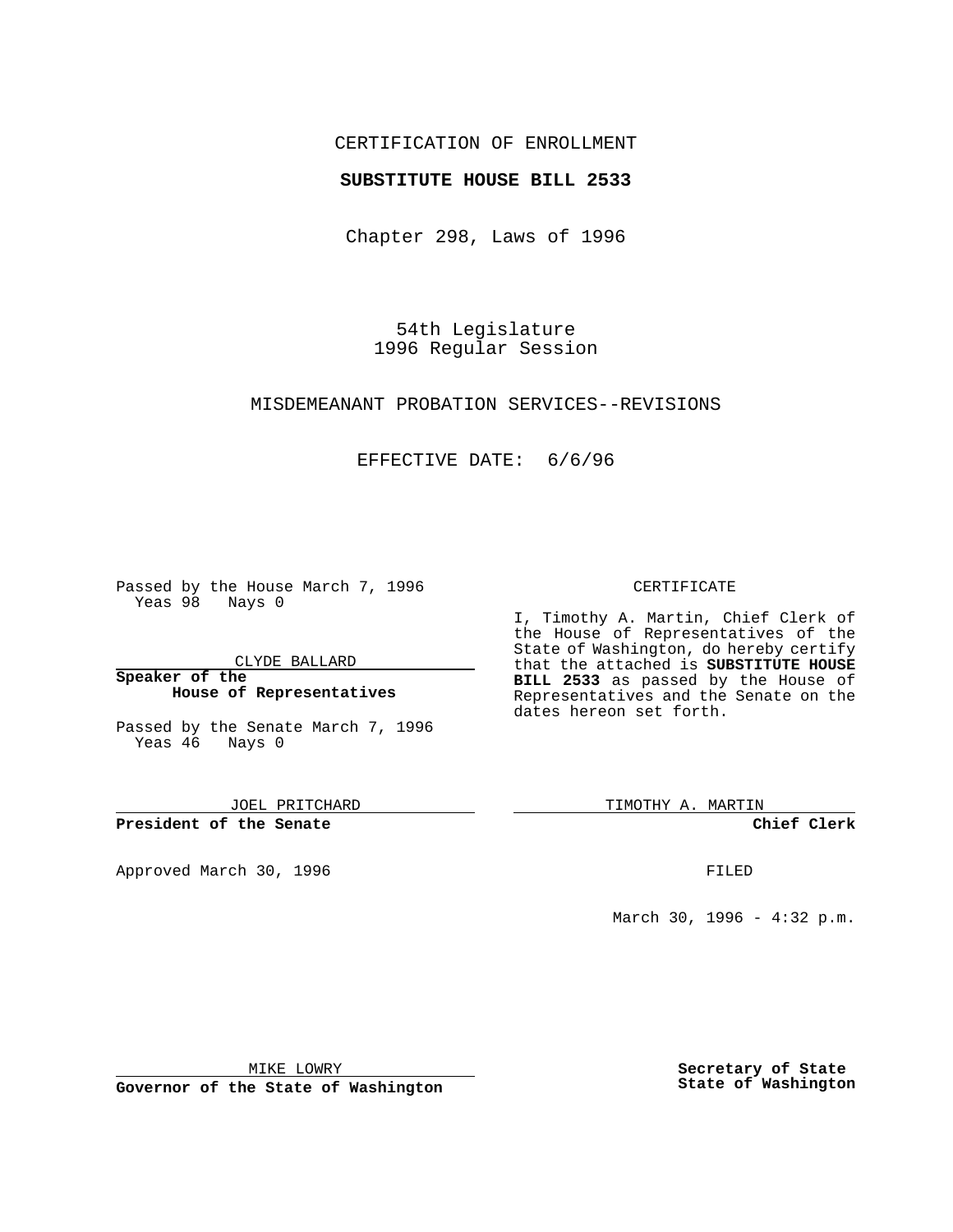# **SUBSTITUTE HOUSE BILL 2533** \_\_\_\_\_\_\_\_\_\_\_\_\_\_\_\_\_\_\_\_\_\_\_\_\_\_\_\_\_\_\_\_\_\_\_\_\_\_\_\_\_\_\_\_\_\_\_

\_\_\_\_\_\_\_\_\_\_\_\_\_\_\_\_\_\_\_\_\_\_\_\_\_\_\_\_\_\_\_\_\_\_\_\_\_\_\_\_\_\_\_\_\_\_\_

### AS AMENDED BY THE SENATE

Passed Legislature - 1996 Regular Session

#### **State of Washington 54th Legislature 1996 Regular Session**

**By** House Committee on Law & Justice (originally sponsored by Representatives Hickel, Sheahan, Cody, Sterk, Smith, Morris and Dellwo)

Read first time 02/02/96.

 AN ACT Relating to misdemeanant probation services; amending RCW 9.95.210, 9.95.214, 9.92.060, 10.64.120, and 36.01.070; and adding new sections to chapter 9.95 RCW.

BE IT ENACTED BY THE LEGISLATURE OF THE STATE OF WASHINGTON:

 NEW SECTION. **Sec. 1.** A new section is added to chapter 9.95 RCW to read as follows:

 (1) When a superior court places a defendant convicted of a misdemeanor or gross misdemeanor on probation and orders supervision under RCW 9.92.060 or 9.95.210, the department of corrections has initial responsibility for supervision of that defendant.

 (2) A county legislative authority may assume responsibility for the supervision of all defendants within its jurisdiction who have been convicted of a misdemeanor or gross misdemeanor and sentenced to probation by a superior court. The assumption of responsibility shall be made by contract with the department of corrections on a biennial basis.

 (3) If a county assumes supervision responsibility, the county shall supervise all superior court misdemeanant probationers within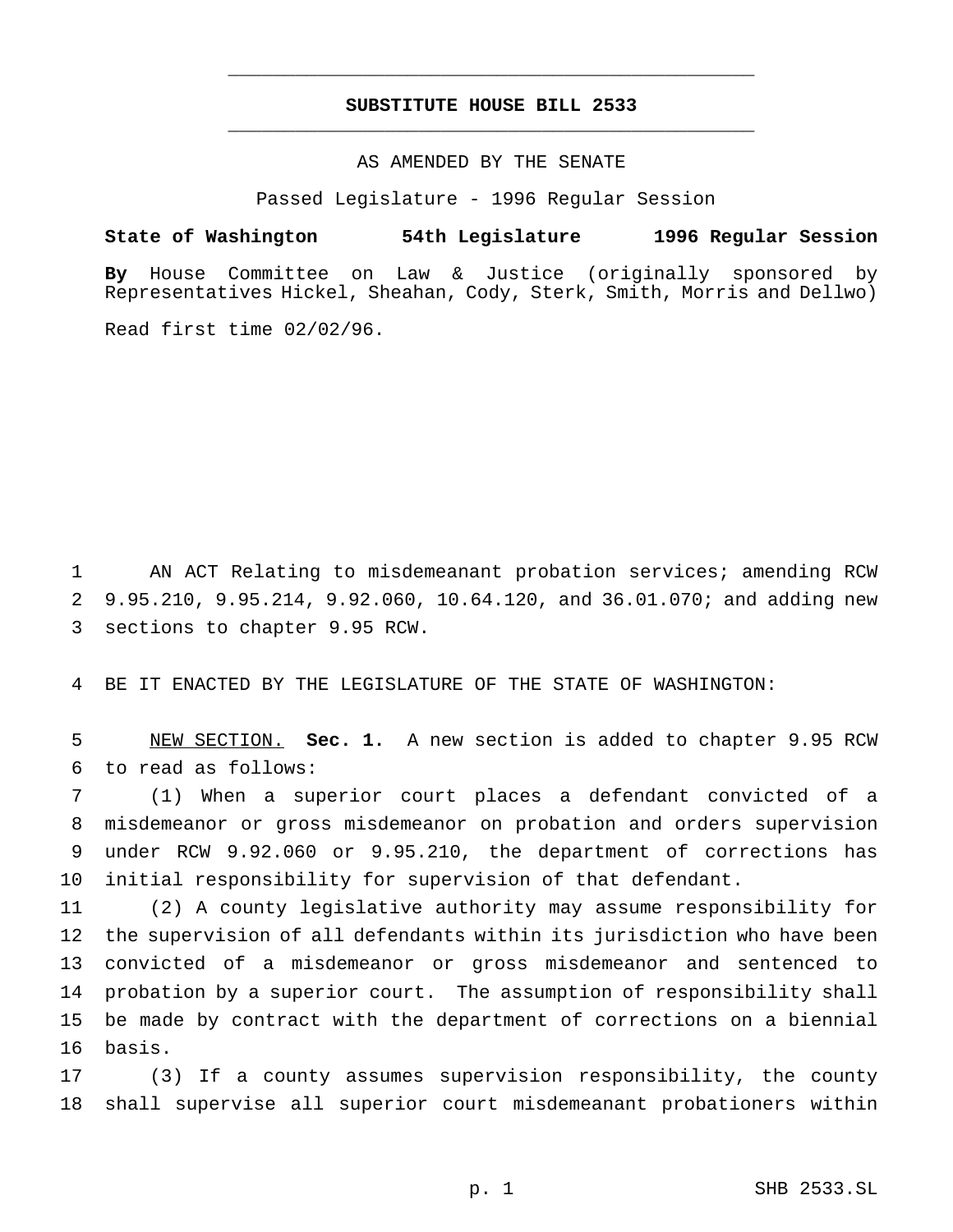that county for the duration of the biennium, as set forth in the contract with the department of corrections.

 (4) A contract between a county legislative authority and the department of corrections for the transfer of supervision responsibility must include, at a minimum, the following provisions:

 (a) The county's agreement to supervise all misdemeanant probationers who are sentenced by a superior court within that county 8 and who reside within that county;

 (b) A reciprocal agreement regarding the supervision of superior court misdemeanant probationers sentenced in one county but who reside in another county;

 (c) The county's agreement to comply with the minimum standards for classification and supervision of offenders as required under section 2 of this act;

 (d) The amount of funds available from the department of corrections to the county for supervision of superior court misdemeanant probationers, calculated according to a formula established by the department of corrections;

 (e) A method for the payment of funds by the department of 20 corrections to the county;

 (f) The county's agreement that any funds received by the county under the contract will be expended only to cover costs of supervision of superior court misdemeanant probationers;

 (g) The county's agreement to account to the department of corrections for the expenditure of all funds received under the contract and to submit to audits for compliance with the supervision standards and financial requirements of this section;

 (h) Provisions regarding rights and remedies in the event of a possible breach of contract or default by either party; and

 (i) Provisions allowing for voluntary termination of the contract by either party, with good cause, after sixty days' written notice.

 (5) If the contract between the county and the department of corrections is terminated for any reason, the department of corrections shall reassume responsibility for supervision of superior court misdemeanant probationers within that county. In such an event, the department of corrections retains any and all rights and remedies available by law and under the contract.

 (6) The state of Washington, the department of corrections and its employees, community corrections officers, and volunteers who assist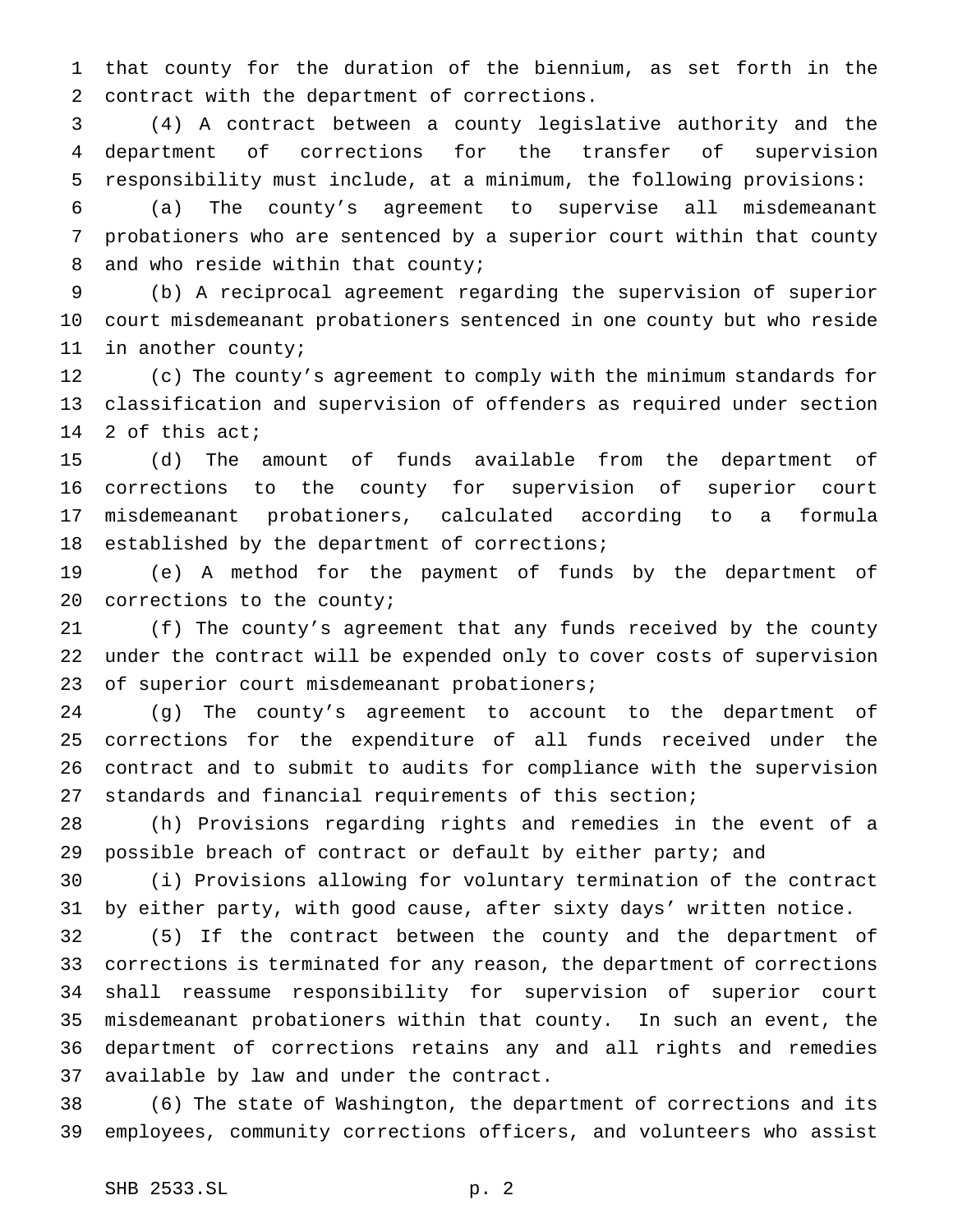community corrections officers are not liable for any harm caused by the actions of a superior court misdemeanant probationer who is under the supervision of a county. A county, its probation department and employees, probation officers, and volunteers who assist probation officers are not liable for any harm caused by the actions of a superior court misdemeanant probationer who is under the supervision of the department of corrections. This subsection applies regardless of whether the supervising entity is in compliance with the standards of supervision at the time of the misdemeanant probationer's actions.

 (7) The state of Washington, the department of corrections and its employees, community corrections officers, any county under contract with the department of corrections pursuant to this section and its employees, probation officers, and volunteers who assist community corrections officers and probation officers in the superior court misdemeanant probation program are not liable for civil damages resulting from any act or omission in the rendering of superior court misdemeanant probation activities unless the act or omission constitutes gross negligence. For purposes of this section, "volunteers" is defined according to RCW 51.12.035.

 NEW SECTION. **Sec. 2.** A new section is added to chapter 9.95 RCW to read as follows:

 (1) Probation supervision of misdemeanant offenders sentenced in a superior court must be based upon an offender classification system and supervision standards.

 (2) Any entity under contract with the department of corrections pursuant to section 1 of this act shall establish and maintain a classification system that:

(a) Provides for a standardized assessment of offender risk;

 (b) Differentiates between higher and lower risk offenders based on criminal history and current offense;

(c) Assigns cases to a level of supervision based on assessed risk;

(d) Provides, at a minimum, three levels of supervision;

 (e) Provides for periodic review of an offender's classification level during the term of supervision; and

 (f) Structures the discretion and decision making of supervising officers.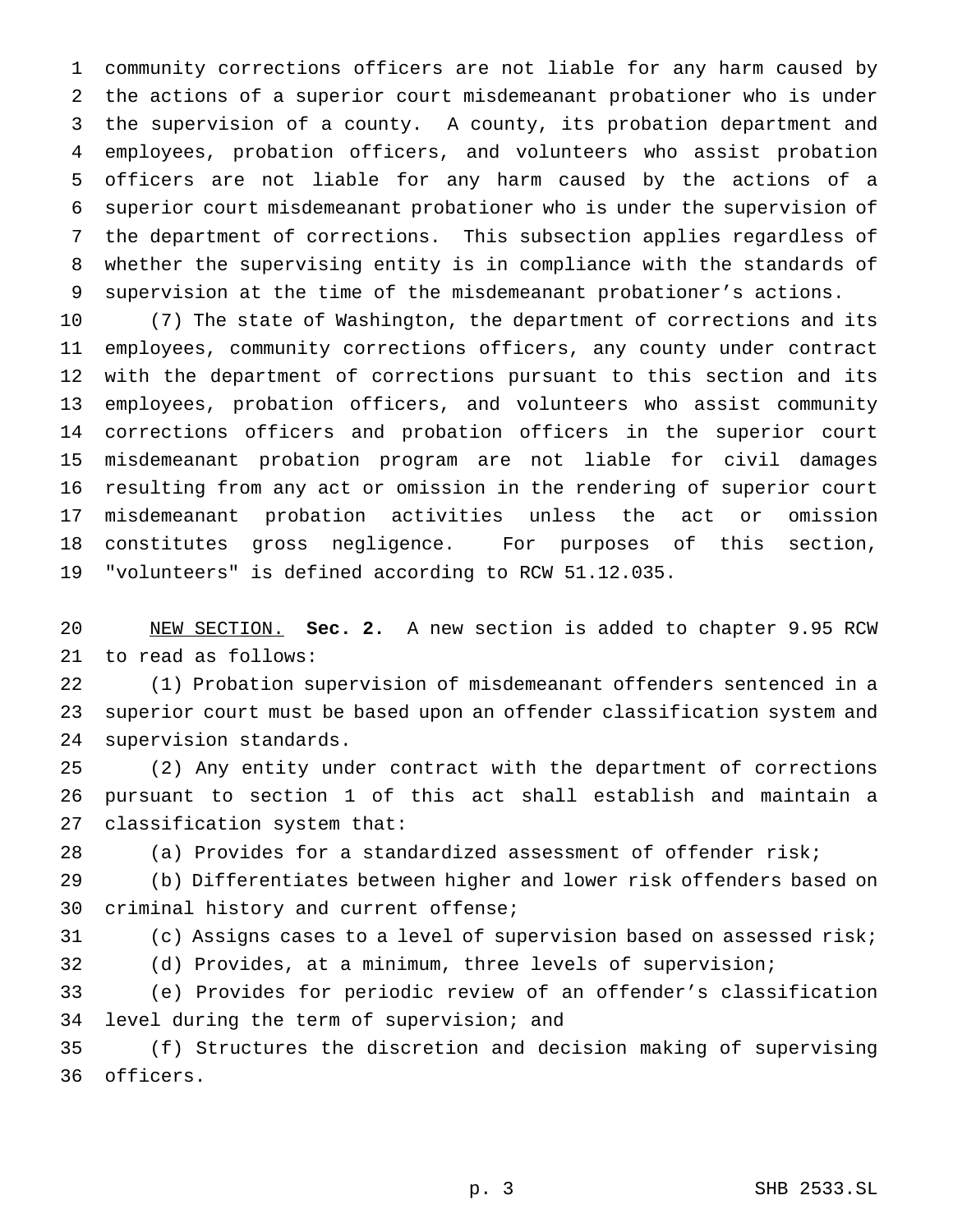(3) Any entity under contract with the department of corrections pursuant to section 1 of this act may establish and maintain supervision standards that:

 (a) Identify the frequency and nature of offender contact within each of at least three classification levels;

 (b) Provide for a minimum of one face-to-face contact each month with offenders classified at the highest level of risk;

 (c) Provide for a minimum of one personal contact per quarter for lower-risk offenders;

 (d) Provide for specific reporting requirements for offenders within each level of the classification system;

 (e) Assign higher-risk offenders to staff trained to deal with higher-risk offenders;

 (f) Verify compliance with sentence conditions imposed by the court; and

 (g) Report to the court violations of sentence conditions as appropriate.

 (4) Under no circumstances may an entity under contract with the department of corrections pursuant to section 1 of this act establish or maintain supervision that is less stringent than that offered by the department.

 (5) The minimum supervision standards established and maintained by the department of corrections shall provide for no less than one contact per quarter for misdemeanant probationers under its jurisdiction. The contact shall be a personal interaction accomplished either face-to-face or by telephone, unless the department finds that the individual circumstances of the offender do not require personal interaction to meet the objectives of the supervision. The circumstances under which the department may find that an offender does not require personal interaction are limited to the following: (a) The offender has no special conditions or crime-related prohibitions imposed by the court other than legal financial obligations; and (b) the offender poses minimal risk to public safety.

 (6) The classification system and supervision standards must be established and met within the resources available as provided for by the legislature and the cost of supervision assessments collected, and may be enhanced by funds otherwise generated by the supervising entity.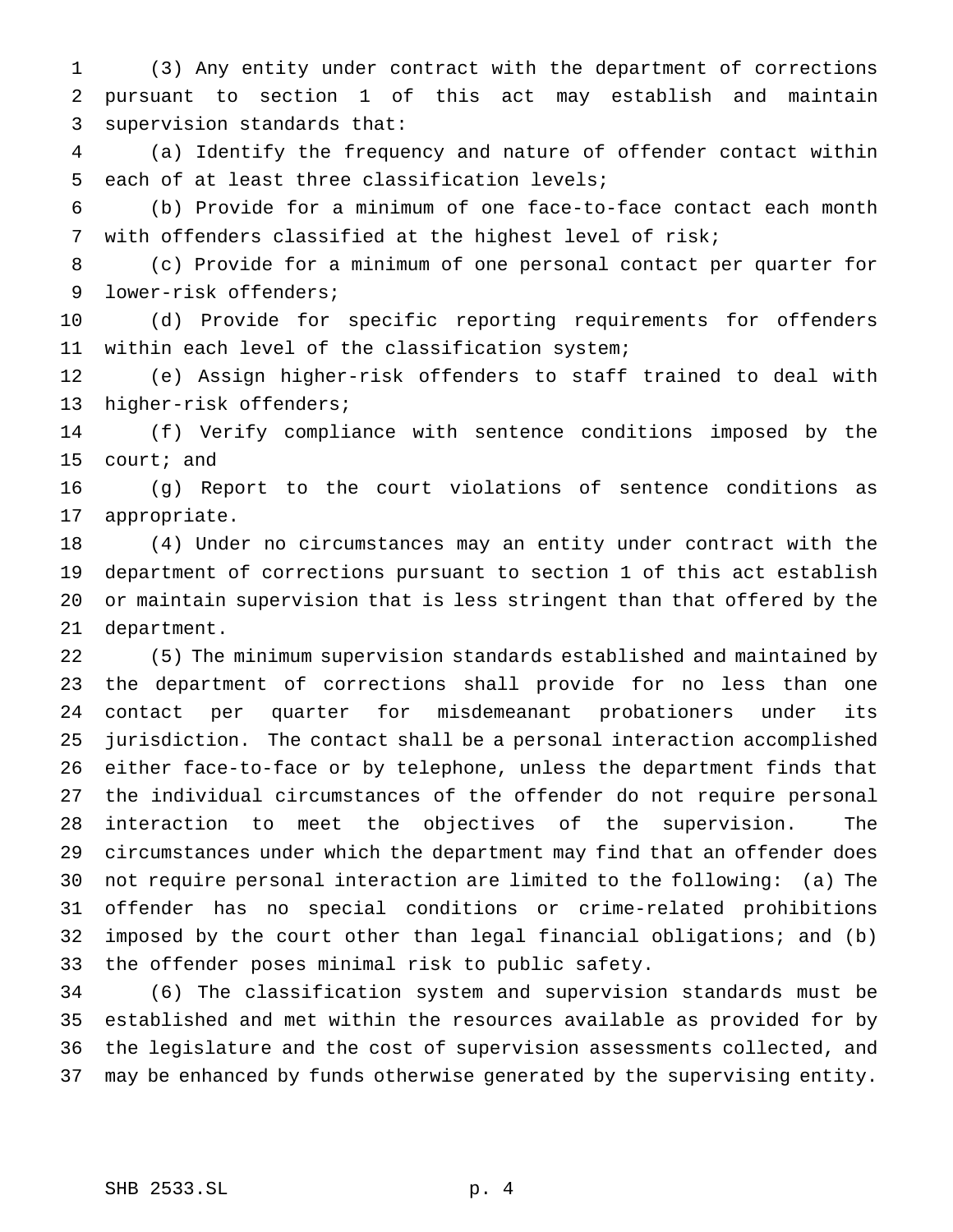**Sec. 3.** RCW 9.95.210 and 1995 1st sp.s. c 19 s 29 are each amended to read as follows:

 (1) In granting probation, the superior court may suspend the imposition or the execution of the sentence and may direct that the suspension may continue upon such conditions and for such time as it shall designate, not exceeding the maximum term of sentence or two years, whichever is longer.

 (2) In the order granting probation and as a condition thereof, the superior court may in its discretion imprison the defendant in the county jail for a period not exceeding one year and may fine the defendant any sum not exceeding the statutory limit for the offense 12 committed, and court costs. As a condition of probation, the superior court shall require the payment of the penalty assessment required by 14 RCW 7.68.035. The superior court may also require the defendant to make such monetary payments, on such terms as it deems appropriate under the circumstances, as are necessary: (a) To comply with any order of the court for the payment of family support; (b) to make restitution to any person or persons who may have suffered loss or damage by reason of the commission of the crime in question or when the offender pleads guilty to a lesser offense or fewer offenses and agrees with the prosecutor's recommendation that the offender be required to pay restitution to a victim of an offense or offenses which are not prosecuted pursuant to a plea agreement; (c) to pay such fine as may be imposed and court costs, including reimbursement of the state for costs of extradition if return to this state by extradition was required; (d) following consideration of the financial condition of the person subject to possible electronic monitoring, to pay for the costs of electronic monitoring if that monitoring was required by the court as a condition of release from custody or as a condition of probation; (e) to contribute to a county or interlocal drug fund; and (f) to make restitution to a public agency for the costs of an emergency response under RCW 38.52.430, and may require bonds for the faithful observance of any and all conditions imposed in the probation.

34 (3) The superior court shall order restitution in all cases where the victim is entitled to benefits under the crime victims' 36 compensation act, chapter 7.68 RCW. If the superior court does not order restitution and the victim of the crime has been determined to be entitled to benefits under the crime victims' compensation act, the department of labor and industries, as administrator of the crime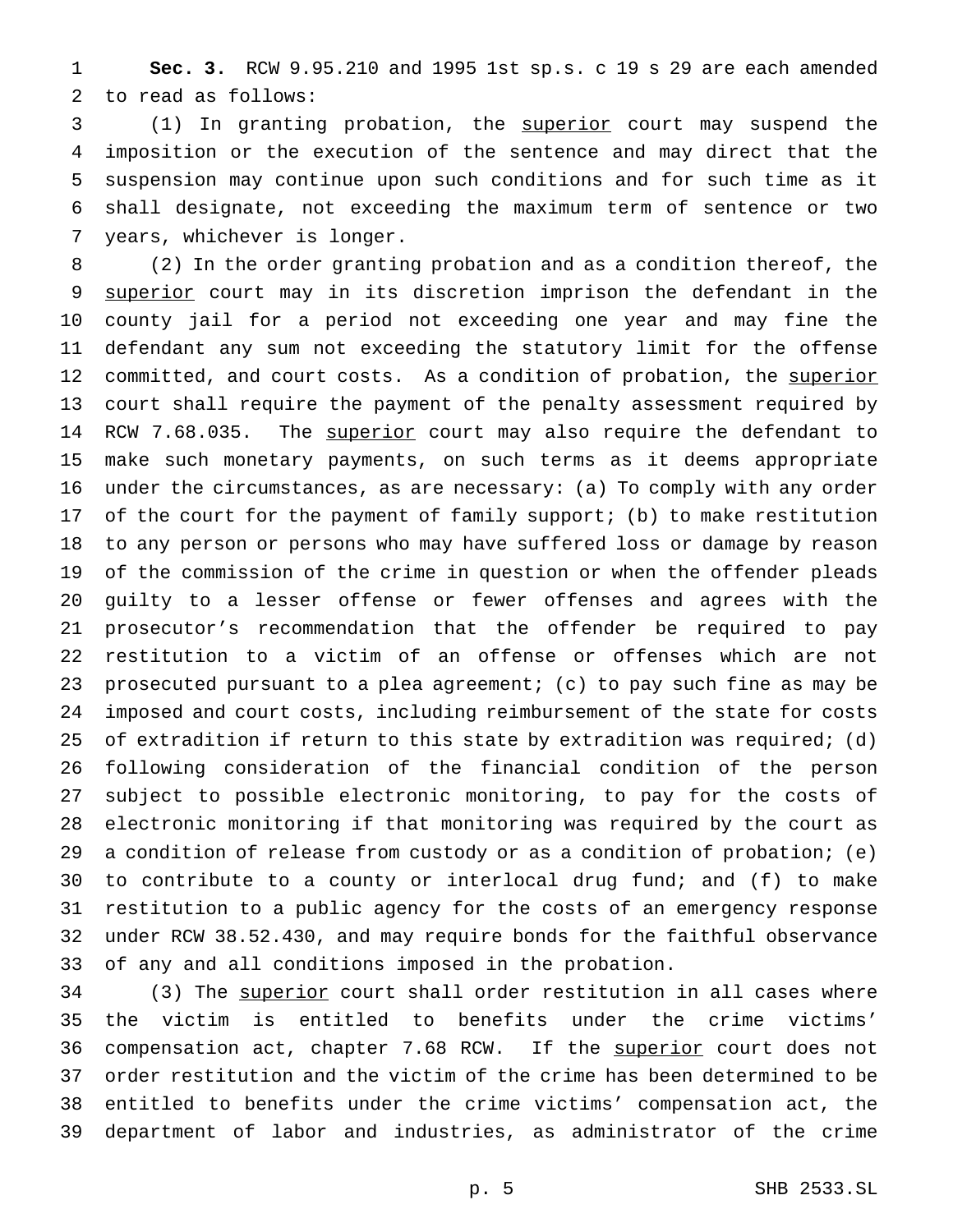1 victims' compensation program, may petition the superior court within one year of imposition of the sentence for entry of a restitution order. Upon receipt of a petition from the department of labor and 4 industries, the superior court shall hold a restitution hearing and shall enter a restitution order.

 (4) In granting probation, the superior court may order the probationer to report to the secretary of corrections or such officer as the secretary may designate and as a condition of the probation to 9 follow the instructions of the secretary. If the county legislative 10 authority has elected to assume responsibility for the supervision of superior court misdemeanant probationers within its jurisdiction, the superior court misdemeanant probationer shall report to a probation 13 officer employed or contracted for by the county. In cases where a 14 superior court misdemeanant probationer is sentenced in one county, but 15 resides within another county, there must be provisions for the probationer to report to the agency having supervision responsibility 17 for the probationer's county of residence.

 (5) If the probationer has been ordered to make restitution and the 19 superior court has ordered supervision, the officer supervising the probationer shall make a reasonable effort to ascertain whether 21 restitution has been made. If the superior court has ordered supervision and restitution has not been made as ordered, the officer shall inform the prosecutor of that violation of the terms of probation not less than three months prior to the termination of the probation period. The secretary of corrections will promulgate rules and regulations for the conduct of the person during the term of probation. For defendants found guilty in district court, like functions as the secretary performs in regard to probation may be performed by probation officers employed for that purpose by the county legislative authority of the county wherein the court is located.

 **Sec. 4.** RCW 9.95.214 and 1995 1st sp.s. c 19 s 32 are each amended to read as follows:

 Whenever a defendant convicted of a misdemeanor or gross misdemeanor is placed on probation under RCW 9.92.060 or 9.95.210, and 35 the defendant is supervised by the department of corrections or a 36 county probation department, the department or county probation 37 department may assess and collect from the defendant for the duration of the term of supervision a monthly assessment not to exceed one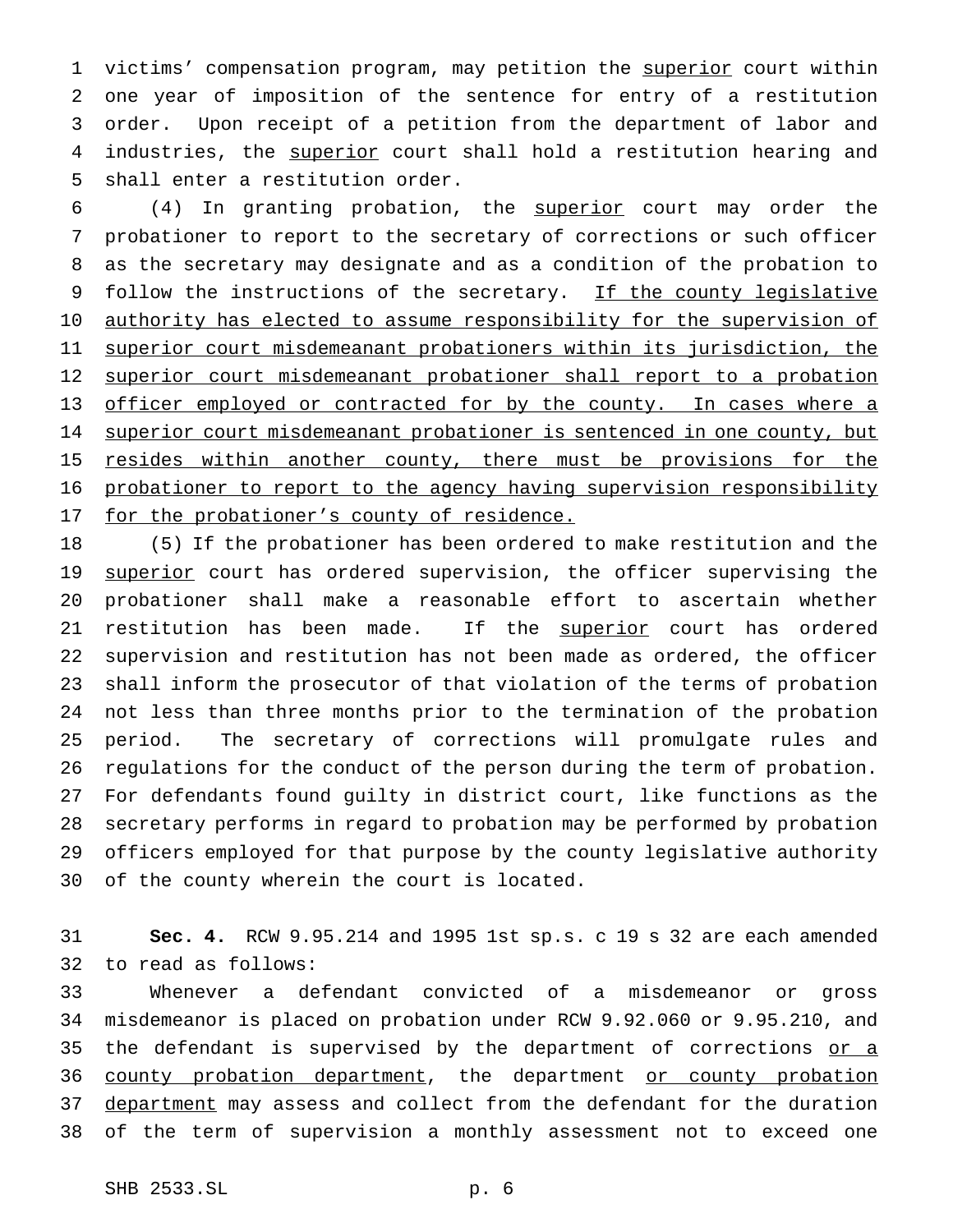hundred dollars per month. This assessment shall be paid to the 2 ((department)) agency supervising the defendant and shall be applied, along with funds appropriated by the legislature, toward the payment or part payment of the cost of supervising the defendant.

 **Sec. 5.** RCW 9.92.060 and 1995 1st sp.s. c 19 s 30 are each amended to read as follows:

 (1) Whenever any person is convicted of any crime except murder, burglary in the first degree, arson in the first degree, robbery, rape 9 of a child, or rape, the superior court may<sub> $l$ </sub> in its discretion, at the time of imposing sentence upon such person, direct that such sentence 11 be stayed and suspended until otherwise ordered by ((such)) the 12 superior court, and that the sentenced person be placed under the charge of a community corrections officer employed by the department of 14 corrections, or if the county elects to assume responsibility for the supervision of all superior court misdemeanant probationers a probation 16 officer employed or contracted for by the county, upon such terms as 17 the superior court may determine.

18 (2) As a condition to suspension of sentence, the superior court shall require the payment of the penalty assessment required by RCW 20 7.68.035. In addition, the superior court may require the convicted 21 person to make such monetary payments, on such terms as the superior court deems appropriate under the circumstances, as are necessary: (a) To comply with any order of the court for the payment of family support; (b) to make restitution to any person or persons who may have suffered loss or damage by reason of the commission of the crime in question or when the offender pleads guilty to a lesser offense or fewer offenses and agrees with the prosecutor's recommendation that the offender be required to pay restitution to a victim of an offense or offenses which are not prosecuted pursuant to a plea agreement; (c) to pay any fine imposed and not suspended and the court or other costs incurred in the prosecution of the case, including reimbursement of the state for costs of extradition if return to this state by extradition was required; and (d) to contribute to a county or interlocal drug fund.

35 (3) As a condition of the suspended sentence, the superior court may order the probationer to report to the secretary of corrections or such officer as the secretary may designate and as a condition of the 38 probation to follow the instructions of the secretary. If the county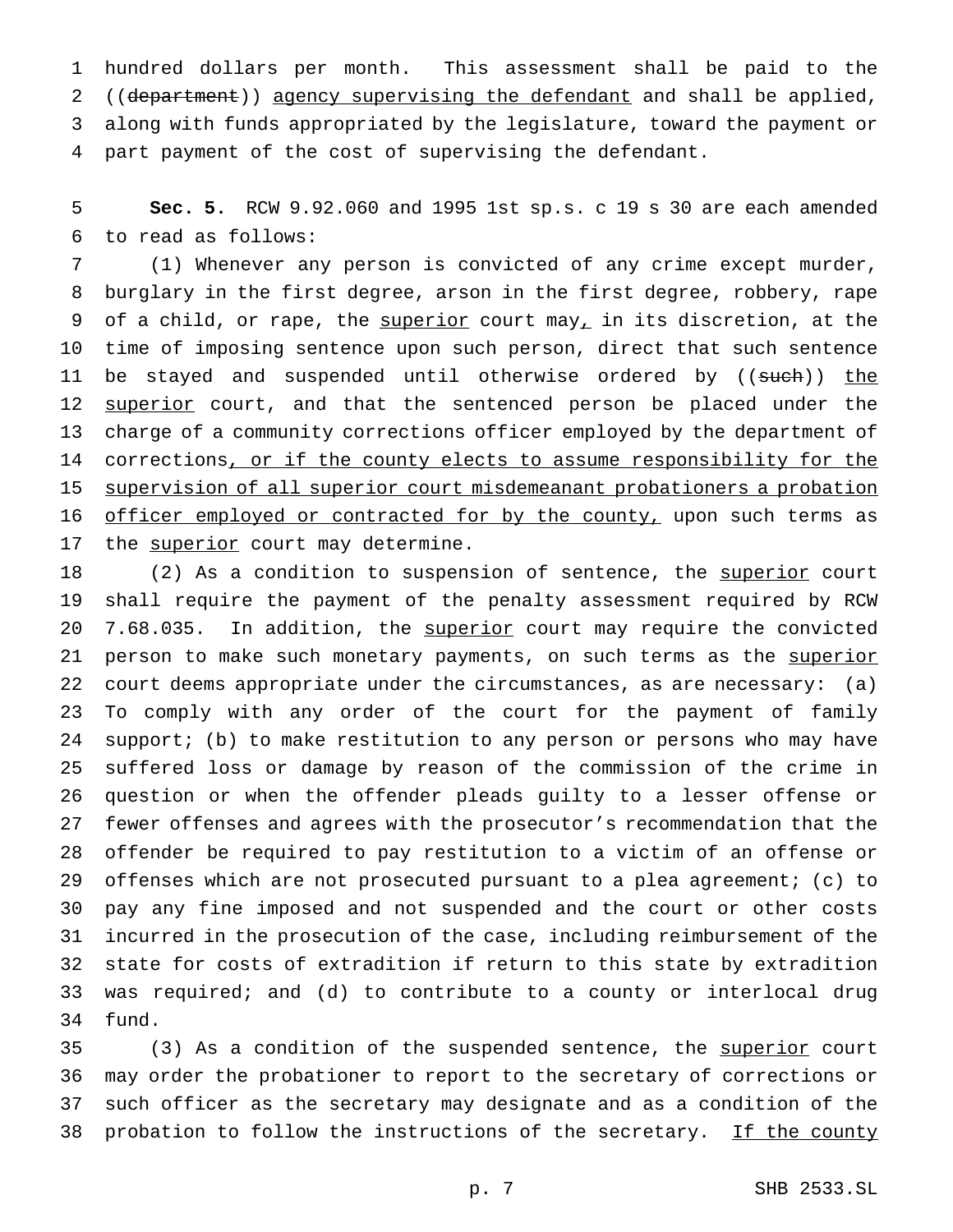legislative authority has elected to assume responsibility for the supervision of superior court misdemeanant probationers within its jurisdiction, the superior court misdemeanant probationer shall report 4 to a probation officer employed or contracted for by the county. In cases where a superior court misdemeanant probationer is sentenced in one county, but resides within another county, there must be provisions for the probationer to report to the agency having supervision 8 responsibility for the probationer's county of residence.

 (4) If restitution to the victim has been ordered under subsection 10 (2)(b) of this section and the superior court has ordered supervision, the officer supervising the probationer shall make a reasonable effort to ascertain whether restitution has been made as ordered. If the 13 superior court has ordered supervision and restitution has not been made, the officer shall inform the prosecutor of that violation of the terms of the suspended sentence not less than three months prior to the termination of the suspended sentence.

 **Sec. 6.** RCW 10.64.120 and 1991 c 247 s 3 are each amended to read as follows:

 (1) Every judge of a court of limited jurisdiction shall have the 20 authority to levy upon a person a monthly assessment not to exceed 21 (( $f$ ifty)) one hundred dollars for services provided whenever ( $(a)$ ) the 22 person is referred by the court to the misdemeanant probation department for evaluation or supervision services. The assessment may 24 also be made by a ((sentencing)) judge in superior court when such misdemeanor or gross misdemeanor cases are heard in the superior court. 26 (2) For the purposes of this section the office of the administrator for the courts shall define a probation department and 28 adopt rules for the qualifications of probation officers based on occupational and educational requirements developed by an oversight committee. This oversight committee shall include a representative from the district and municipal court judges association, the misdemeanant corrections association, the office of the administrator 33 for the courts, and associations of cities and counties. The oversight committee shall consider qualifications that provide the training and education necessary to (a) conduct presentencing and postsentencing background investigations, including sentencing recommendations to the court regarding jail terms, alternatives to incarceration, and